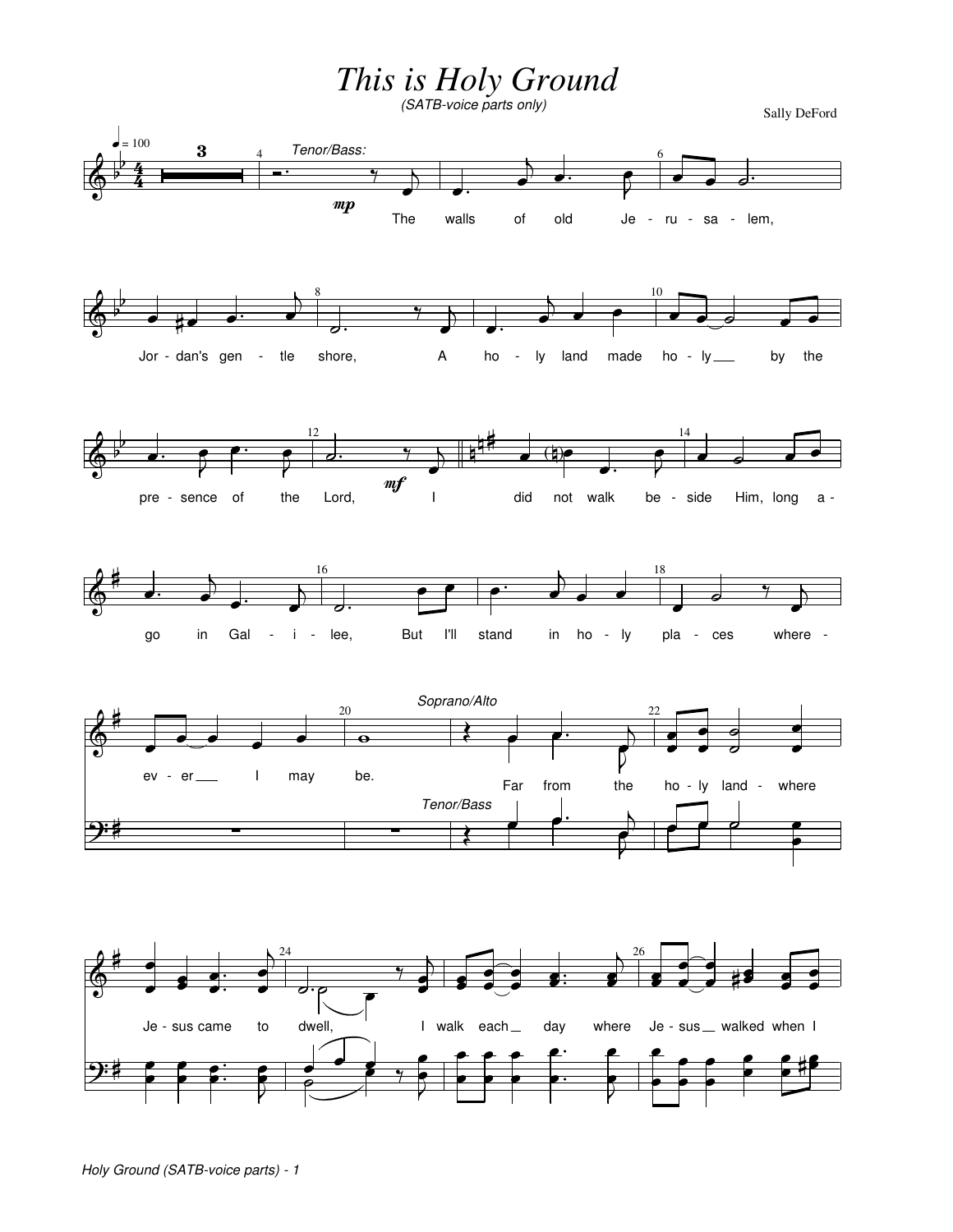









for - give,

And I

stand

and

wea - ry,

heal our weak-ness

in ho - ly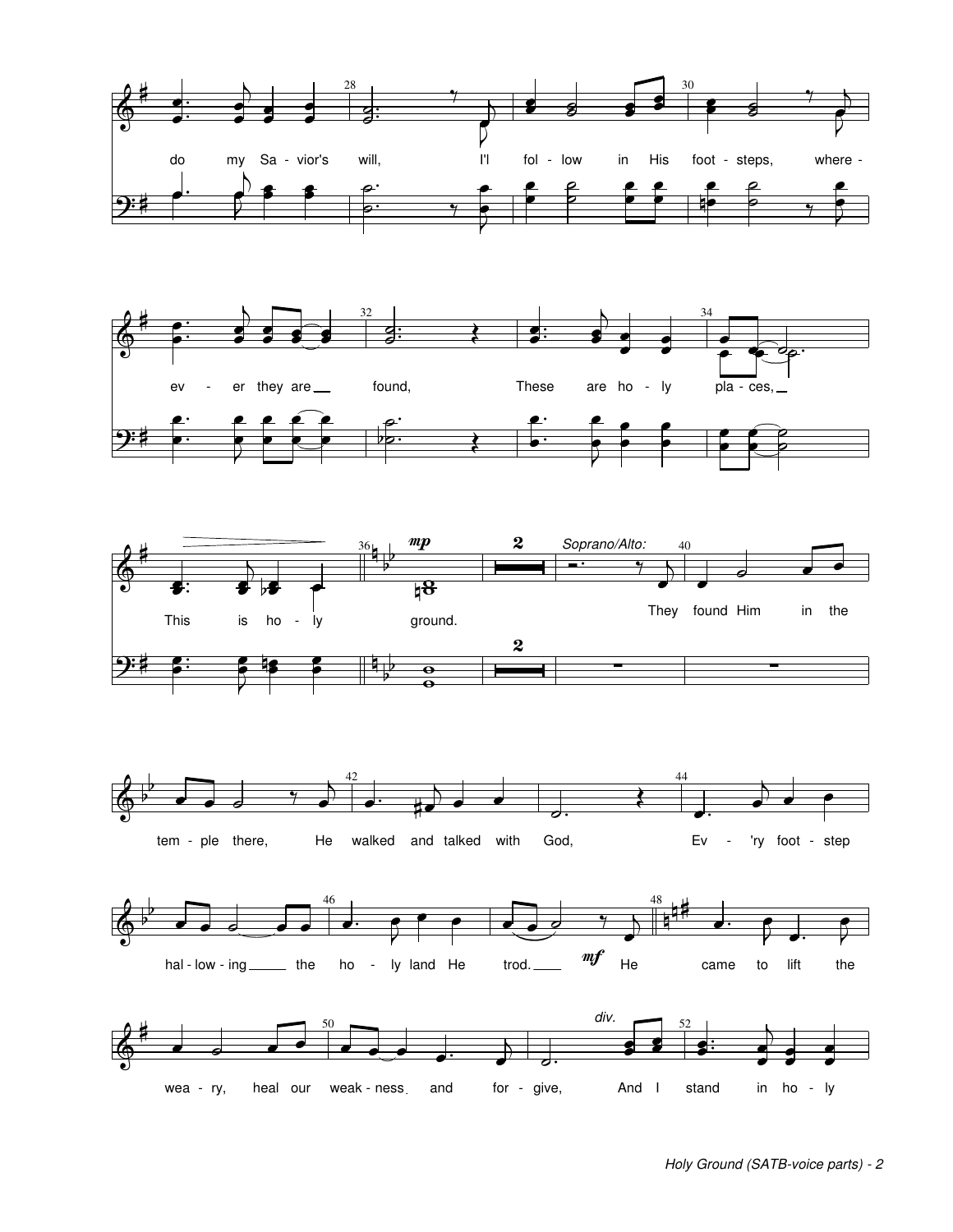